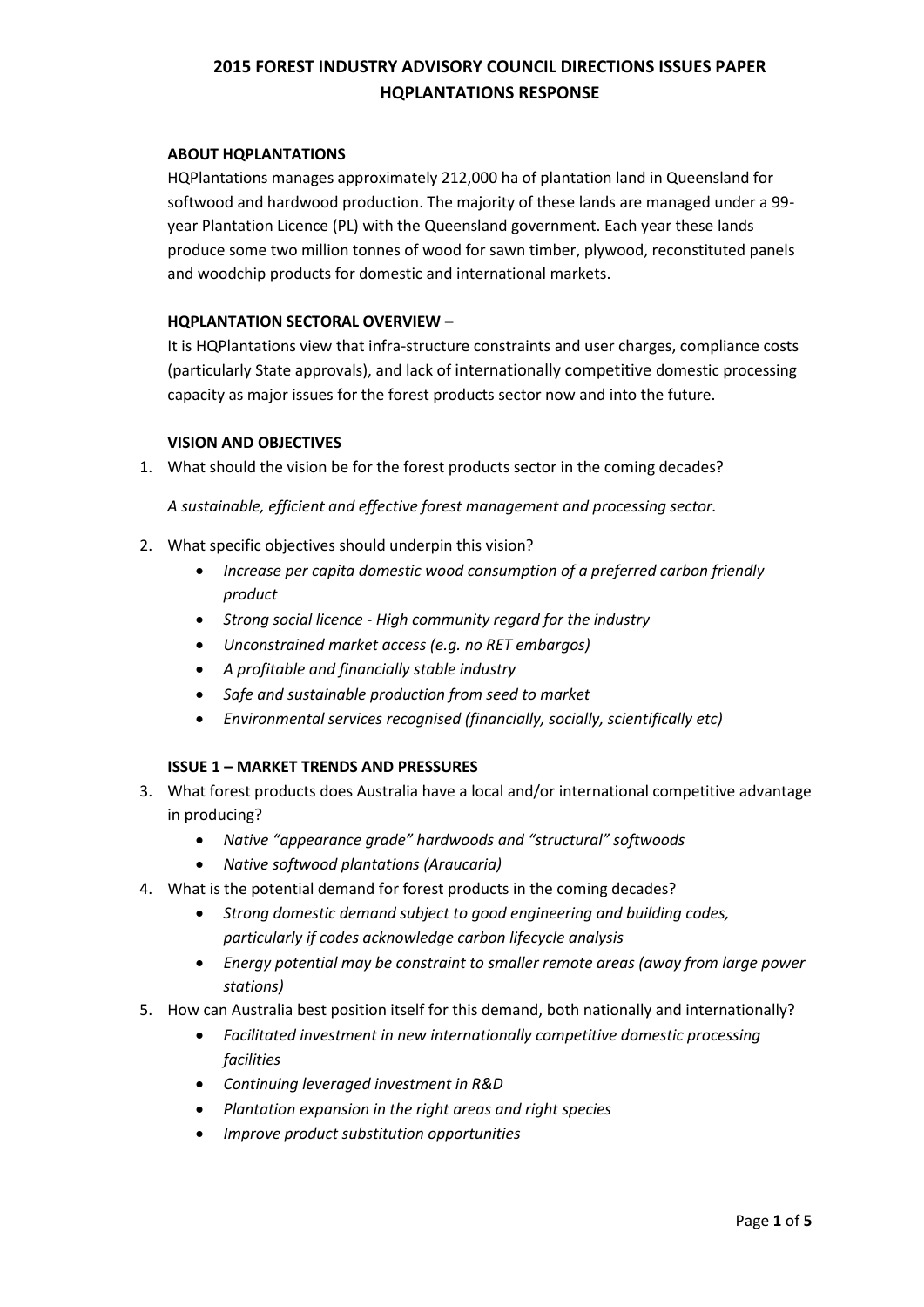- 6. What are the other drivers or disruptions that will potentially affect supply and/or demand?
	- *Export and import dynamics – particularly equitable outcomes for domestic industries in international trade agreements / continued to reform anti-dumping policies*
	- *Quality control (e.g. products not meeting standards)*
	- *FX rate*
	- *Non-tariff trade barriers*
	- *Biosecurity management of pests and disease risks / quarantine restrictions*
	- *Steel and concrete marketing initiatives*
	- *Green & red tape – Excessive State entity business use, approval and compliance charges / standardised (harmonised) national legislation consistency (OHS / transport / weights and measures)*

## **ISSUE 2 – EMERGING USES AND MARKETS**

- 7. Which emerging forest products have the greatest potential for Australia?
	- *Engineered wood products (e.g. we import more than 50% of our panel products (LVL, ply, CLT etc)*
	- *Large timber structures*
- 8. What are some of the barriers to the development and/or uptake of these emerging forest products in Australia?
	- *Capacity to change / invest in new manufacturing (demand and market risks) and new products*
	- *Labour market constraints / costs*
	- *Energy reliance (cost and supply)*
	- *Excessive State entity business use, approval and compliance charges*
- 9. What opportunities exist to better utilise wood resources?
	- *Engineered wood products (e.g. we import more than 50% of our panel products (LVL, ply, CLT etc)*
	- *Large timber structures*
	- *Residues into cogeneration and biofuels*

## **ISSUE 3 – FOREST RESOURCES**

- 10. What is required to ensure the plantation estate is able to meet future demand for forest products?
	- *No unidentified extreme climate change impacts*
	- *Appropriate regional infrastructure*
	- *Education*
	- *Access to land that is not arbitrarily constrained by land use type or planning provisions (plantation forestry)*
	- *A focus on existing key plantation nodes that recognise the long term capital investment*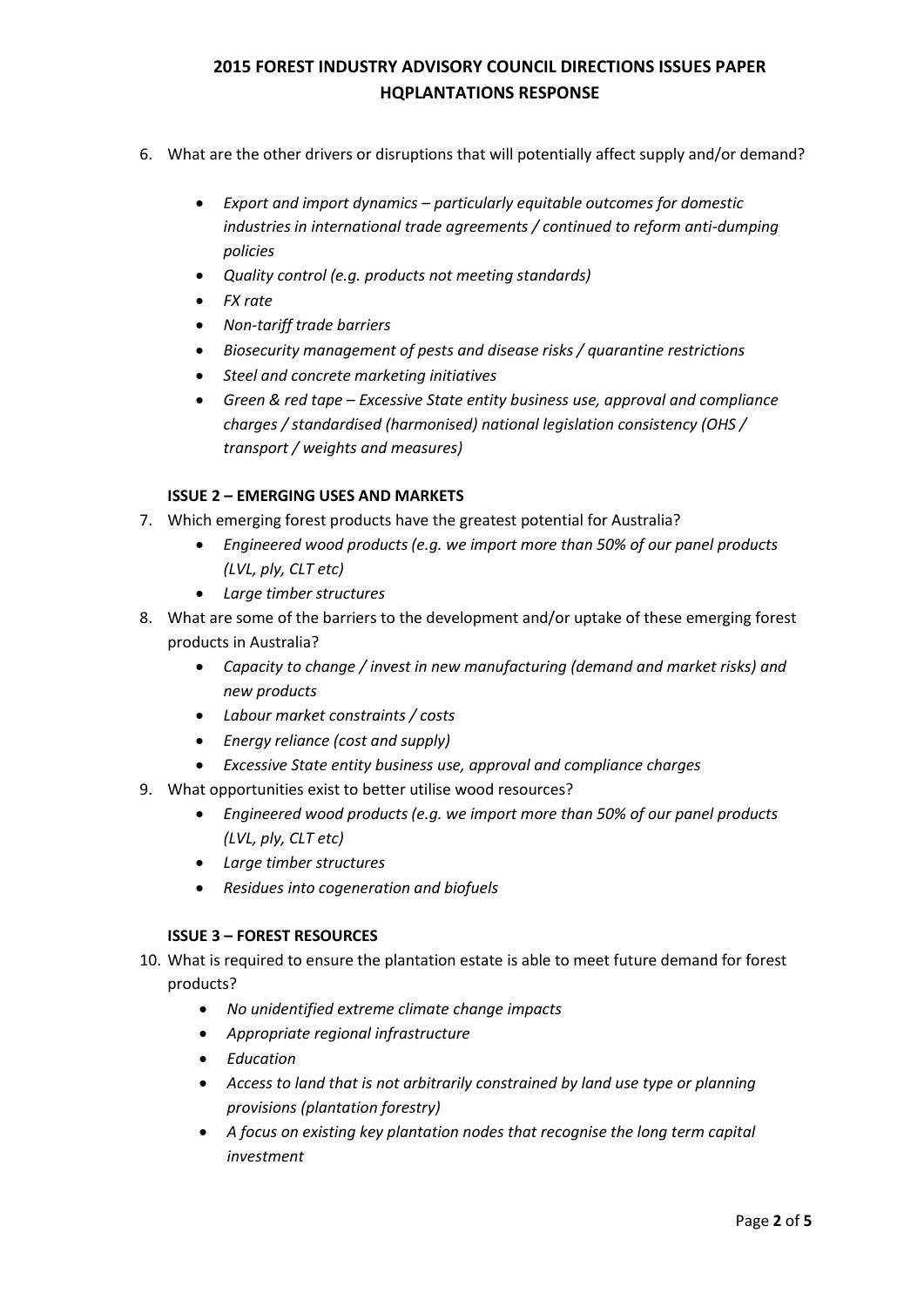- 11. What is required to ensure the native forest estate is able to meet future demand for forest products?
- 12. What opportunities are there to increase wood supply from farm forestry, private native forestry and Indigenous owned and managed lands?

## **ISSUE 4 – INNOVATION, RESEARCH AND DEVELOPMENT**

13. What are the future research and development needs or Australia's forest products sector, and which of these needs are specific to strengths and opportunities in the Australian context?

> *Core principle – R&D are complementary activities. Specific*

- *Genetics*
- *Engineering/Building standards and design*
- *Processing and manufacturing*
- *Harvest and haul technology*
- *GIS/LiDAR and associated information technology Generic*
- *Fire management*
- *Climate*
- *Landscape environment management*
- 14. What are the current inhibitors to private sector investment in research development and extension and what role, if any, does the Australian Government potentially have in addressing these?

*Australian government (Federal, State and Local) should deal with generic research and support specific research (e.g. as per FWPA system).*

*Federal Government should support private sector investment through the 'voluntary cfunding" model by completing necessary regulatory arrangements.*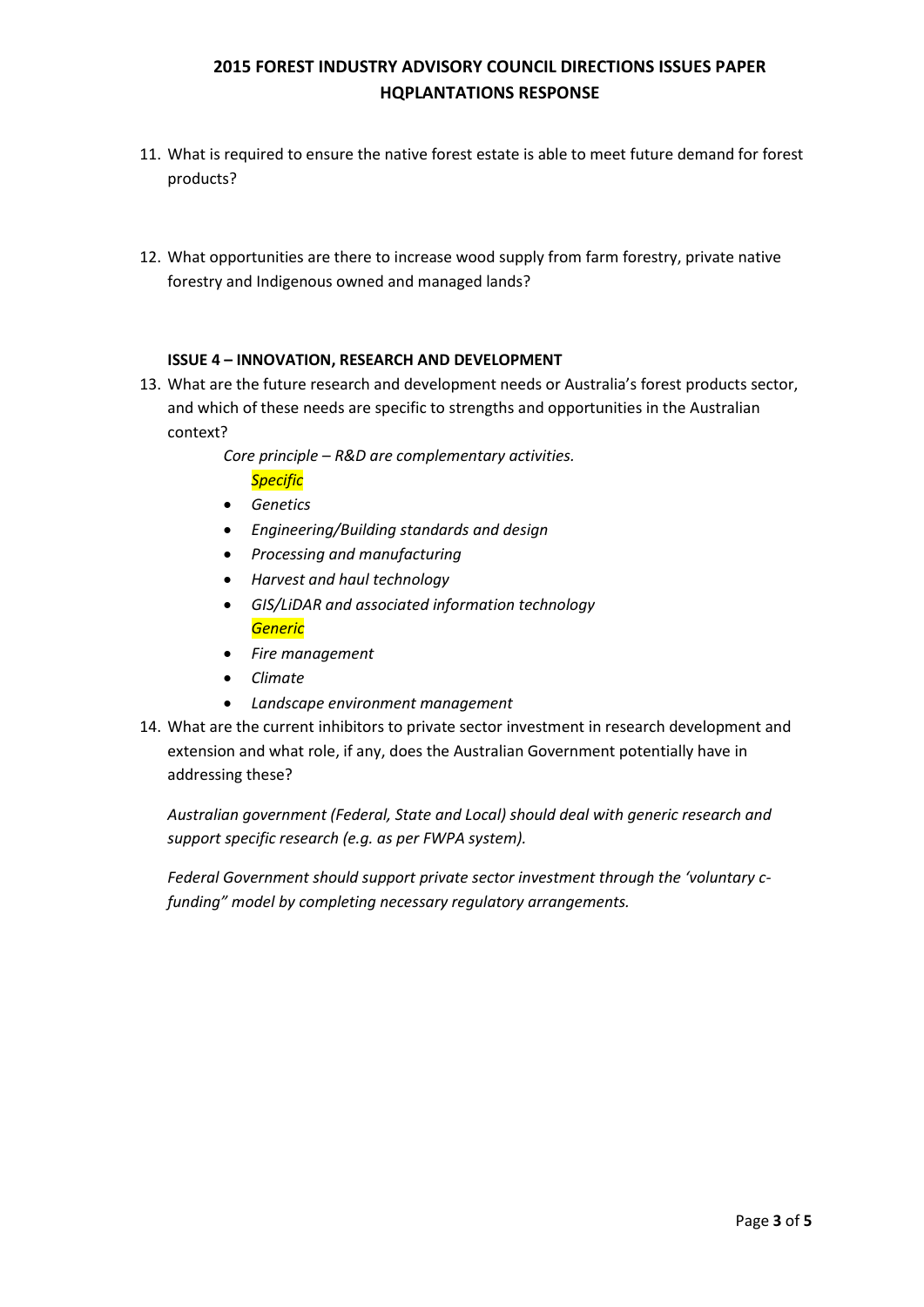15. How can the framework for coordinating Australian forestry research and development be strengthened?

## *FIX these issues:*

- *Too many Universities providing little bits with expensive overheads*
- *CSIRO model caters for large community / ecosystem programmes and smaller opportunities (over a long term) wither.*
- *Industry requires support to undertake broad - scale eco-system research in areas such as water, bushfire and climate change.*
- *Manufacturers and developers prefer not to share IP and/or protect market share.*
- *Government needs to support a CRC model which provides a training ground for PhD students etc.*
- *Shoehorn forestry education back into 1 or 2 tertiary institutions*

## **ISSUE 5 – CONSUMER AND COMMUNITY ENGAGEMENT**

- 16. How can domestic and international consumers be better engaged on the environmental, economic and social credentials of Australian forest products?
- 17. How important are consumer awareness programs to the future prosperity of the sector?

## *INCREDIBLY*

*18.* Can forest certification be better leveraged to achieve stronger demand and better prices for Australian forest products and, if so, how? *Not in the plantation sector, as forestry is possibly way ahead of other industries.*

## **ISSUE 6 – STRENGTHENED REGIONAL APPROACHES**

19. How could forestry hubs better utilise resources and promote greater efficiencies and innovation?

*The idea is good except that it would require much capital to collocate existing or future opportunities.*

*Obvious advantages are in infrastructure, sharing wood streams such that all fibre components are utilised to the optimum value. It also provides for innovation leading to industry diversity and differentiation*

*Requires RET acceptance for heat etc produced from residues.*

- 20. What have been the barriers to the establishment and efficient operation of forestry hubs to date, and what might be the role of the Australia Government in addressing these?
	- *Existing locations of industries.*
	- *Lack of volume to satisfy the necessary underlying fibre demand.*
	- *Plantations must happen first*